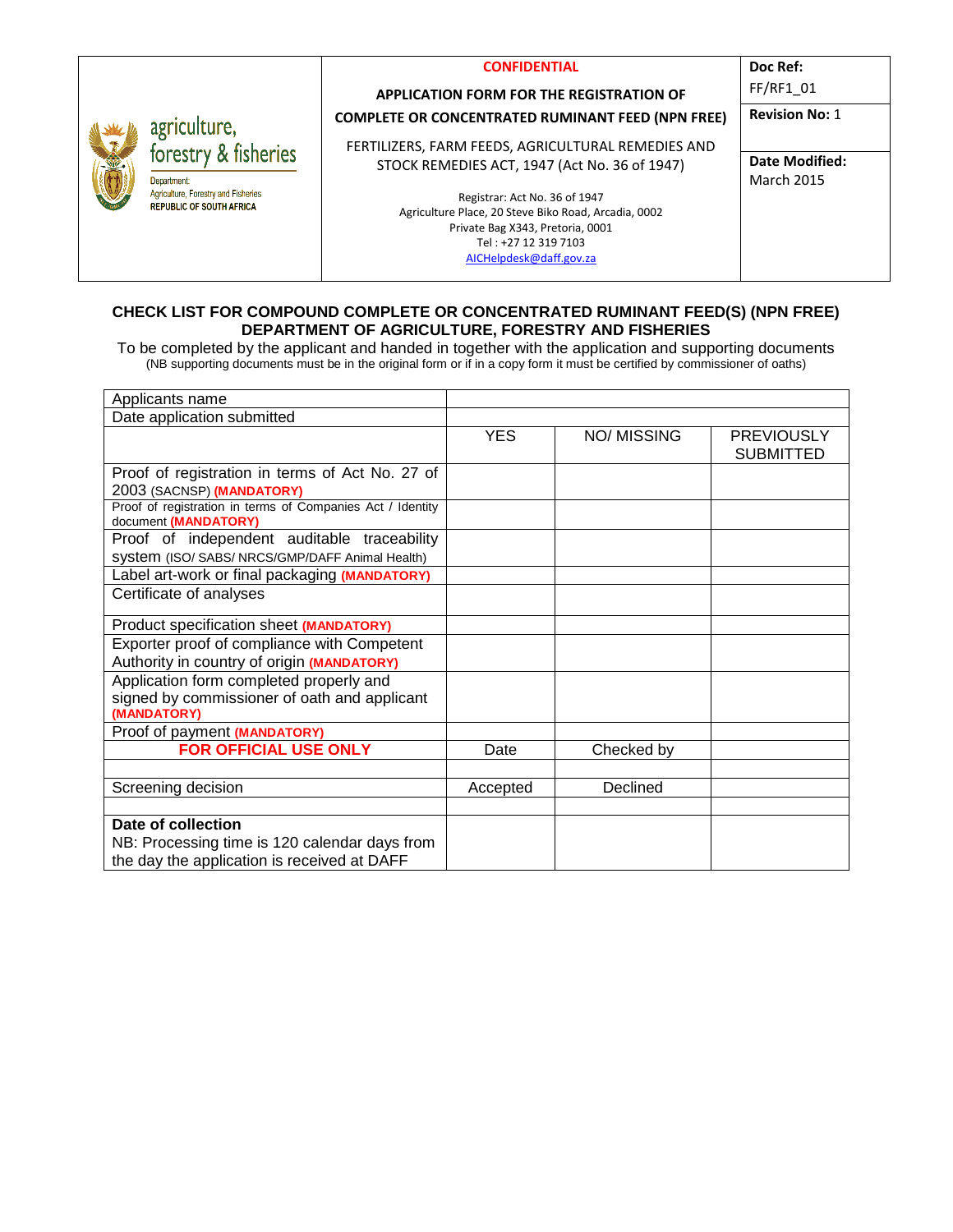

# agriculture,<br>forestry & fisheries

Department: Agriculture, Forestry and Fisheries<br>REPUBLIC OF SOUTH AFRICA

**APPLICATION FORM FOR THE REGISTRATION OF COMPLETE OR CONCENTRATED RUMINANT FEED(S) (NPN FREE)**

FERTILIZERS, FARM FEEDS, AGRICULTURAL REMEDIES AND STOCK REMEDIES ACT, 1947 (Act No. 36 of 1947)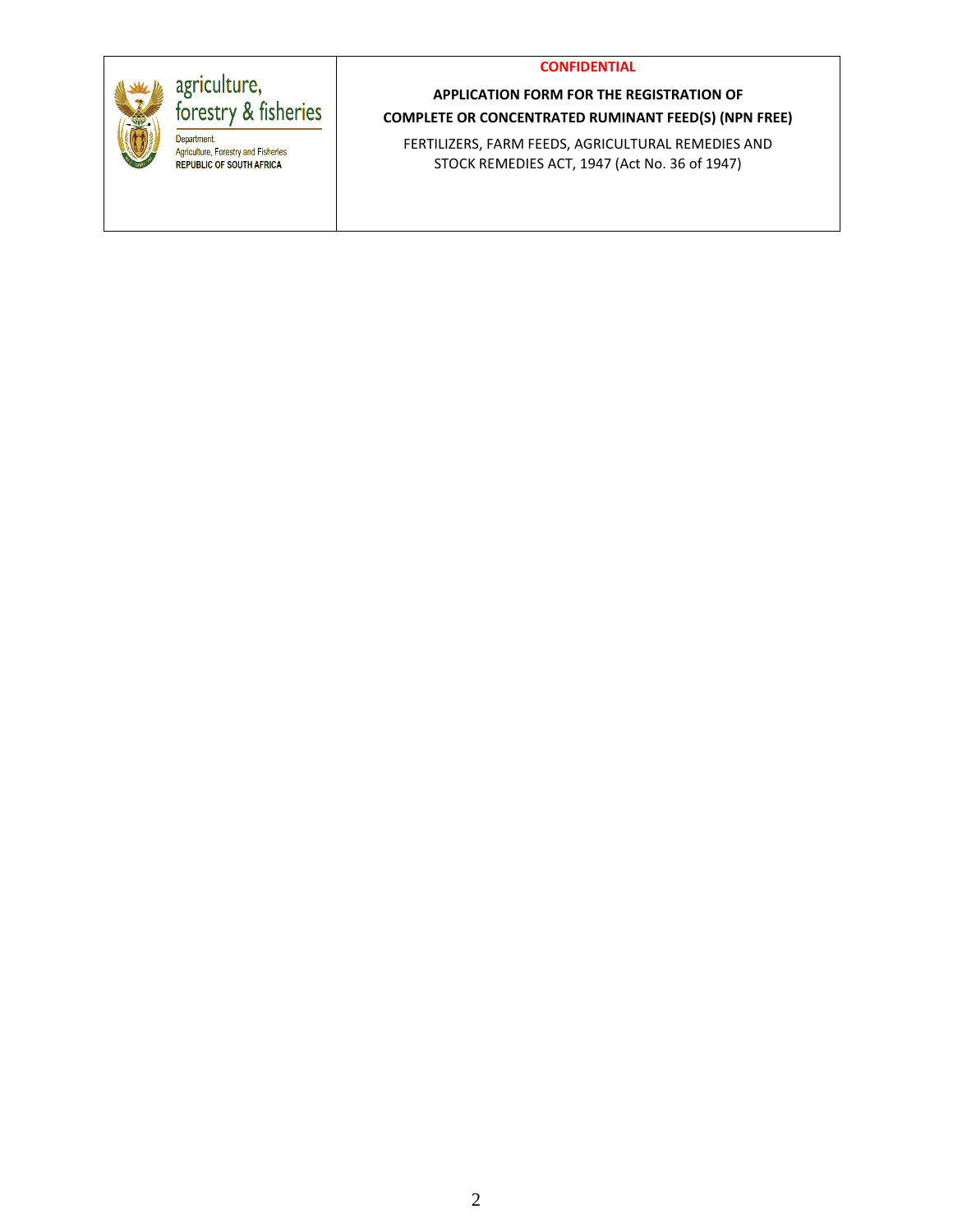|   |                                                                        | <b>CONFIDENTIAL</b>                                      | Doc Ref:              |
|---|------------------------------------------------------------------------|----------------------------------------------------------|-----------------------|
| 盛 | agriculture,<br>forestry & fisheries<br>Department                     | <b>APPLICATION FORM FOR THE REGISTRATION OF</b>          | FF/RF1 01             |
|   |                                                                        | <b>COMPLETE OR CONCENTRATED RUMINANT FEED (NPN FREE)</b> | <b>Revision No: 1</b> |
|   |                                                                        | FERTILIZERS, FARM FEEDS, AGRICULTURAL REMEDIES AND       |                       |
|   |                                                                        | STOCK REMEDIES ACT, 1947 (Act No. 36 of 1947)            | Date Modified:        |
|   |                                                                        |                                                          | <b>March 2015</b>     |
|   | Agriculture, Forestry and Fisheries<br><b>REPUBLIC OF SOUTH AFRICA</b> | Registrar: Act No. 36 of 1947                            |                       |
|   |                                                                        | Agriculture Place, 20 Steve Biko Road, Arcadia, 0002     |                       |
|   |                                                                        | Private Bag X343, Pretoria, 0001<br>Tel: +27 12 319 7103 |                       |
|   |                                                                        | AICHelpdesk@daff.gov.za                                  |                       |
|   |                                                                        |                                                          |                       |

*Instructions: This application form must be completed in duplicate. It must only be signed by a registered person in terms of section 20(3) of the Natural Scientific Professions Act, 2003; a person who has been given power of attorney by the applicant to sign on his/her behalf must also be registered and such proof must accompany this application. Only South African residents or employees of a business that has a South African office and address can complete this application form.* 

| <b>APPLICANT DETAILS</b>                            |                               |  |  |  |  |
|-----------------------------------------------------|-------------------------------|--|--|--|--|
| Particulars to be supplied                          | <b>Complete this side</b>     |  |  |  |  |
| Applicant name                                      |                               |  |  |  |  |
| Company registration number/Identity number         |                               |  |  |  |  |
| <b>Contact details</b>                              |                               |  |  |  |  |
| Postal address                                      |                               |  |  |  |  |
| Postal code                                         |                               |  |  |  |  |
| Street name/Physical address                        |                               |  |  |  |  |
| Telephone number                                    |                               |  |  |  |  |
| Fax number                                          |                               |  |  |  |  |
| Cell number                                         |                               |  |  |  |  |
| e-mail address                                      |                               |  |  |  |  |
| Web address                                         |                               |  |  |  |  |
| <b>APPLICATION CATEGORY</b>                         | <b>TICK RELEVANT CATEGORY</b> |  |  |  |  |
| Importer for own use<br>1.                          |                               |  |  |  |  |
| 2.<br>Importer for retail/sell                      |                               |  |  |  |  |
| Importer for own use and retail/sell<br>3.          |                               |  |  |  |  |
| 4.<br>Local manufacturer for own use                |                               |  |  |  |  |
| 5.<br>Local manufacturer for retails/sell           |                               |  |  |  |  |
| 6.<br>Local manufacturer for own use and retail     |                               |  |  |  |  |
| $\overline{7}$ .<br>Local trader/distributor/seller |                               |  |  |  |  |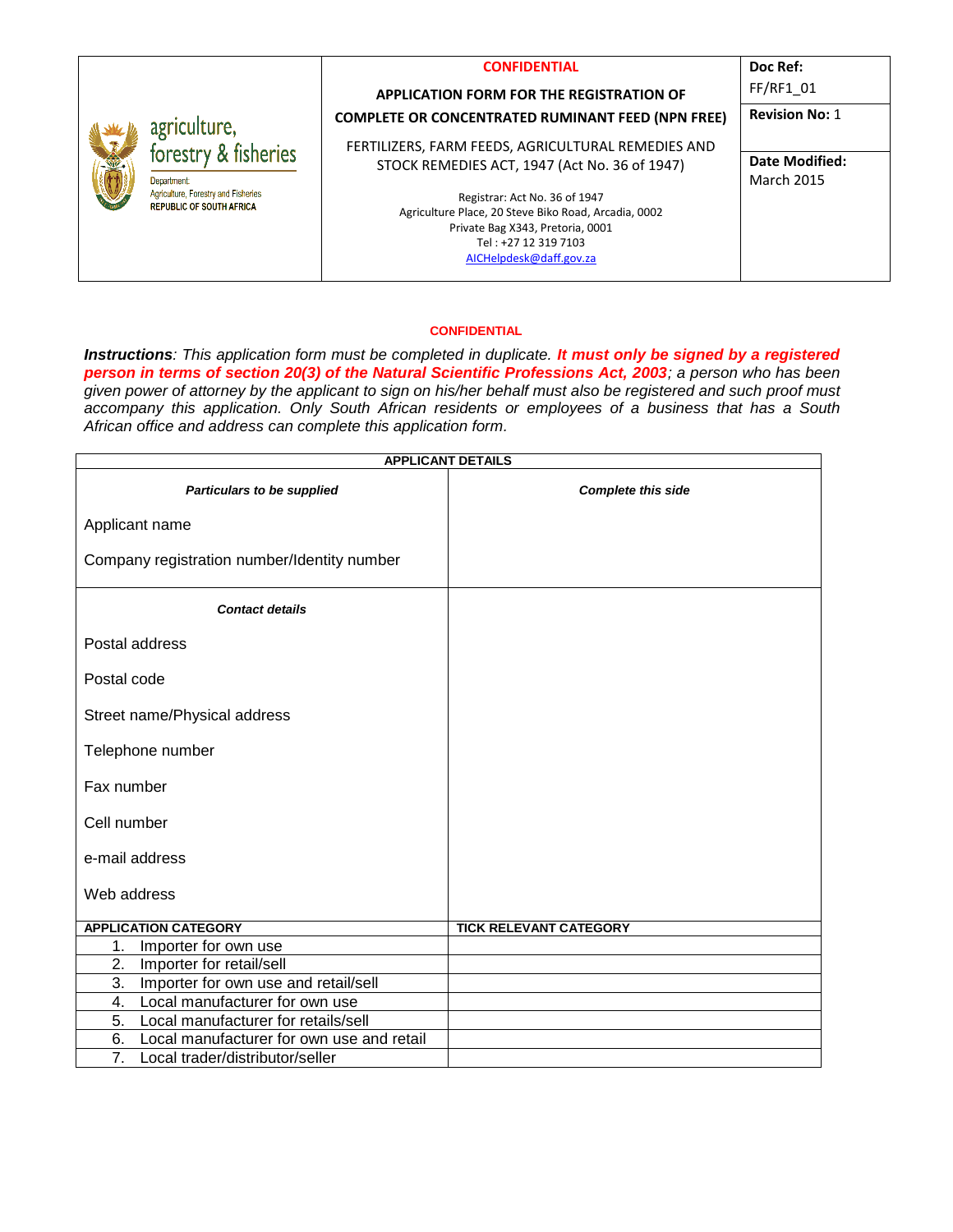



# agriculture,<br>forestry & fisheries

Department: Agriculture, Forestry and Fisheries **REPUBLIC OF SOUTH AFRICA** 

## **APPLICATION FORM FOR THE REGISTRATION OF COMPLETE OR CONCENTRATED RUMINANT FEED(S) (NPN FREE)**

FERTILIZERS, FARM FEEDS, AGRICULTURAL REMEDIES AND STOCK REMEDIES ACT, 1947 (Act No. 36 of 1947)

| <b>MANUFACTURER DETAILS</b>                                                                          |  |  |  |  |
|------------------------------------------------------------------------------------------------------|--|--|--|--|
| If more than one manufacturer or manufacturing site supply this information by duplicating this page |  |  |  |  |
| Manufacturer name                                                                                    |  |  |  |  |
| Company registration number/Identity number                                                          |  |  |  |  |
| <b>Contact details</b>                                                                               |  |  |  |  |
| <b>Postal Address</b>                                                                                |  |  |  |  |
| Postal code                                                                                          |  |  |  |  |
| Street name/Physical address                                                                         |  |  |  |  |
| Telephone number                                                                                     |  |  |  |  |
| Fax number                                                                                           |  |  |  |  |
| Cell number                                                                                          |  |  |  |  |
| e-mail address                                                                                       |  |  |  |  |
| Web address                                                                                          |  |  |  |  |
| Country                                                                                              |  |  |  |  |
| Facilities accreditation/licensing (information)                                                     |  |  |  |  |
| Sterilizing plant registration (if applicable)                                                       |  |  |  |  |
| Details of responsible person                                                                        |  |  |  |  |
| Name and Surname                                                                                     |  |  |  |  |
| Qualifications                                                                                       |  |  |  |  |
| <b>SACNSP Registration number</b>                                                                    |  |  |  |  |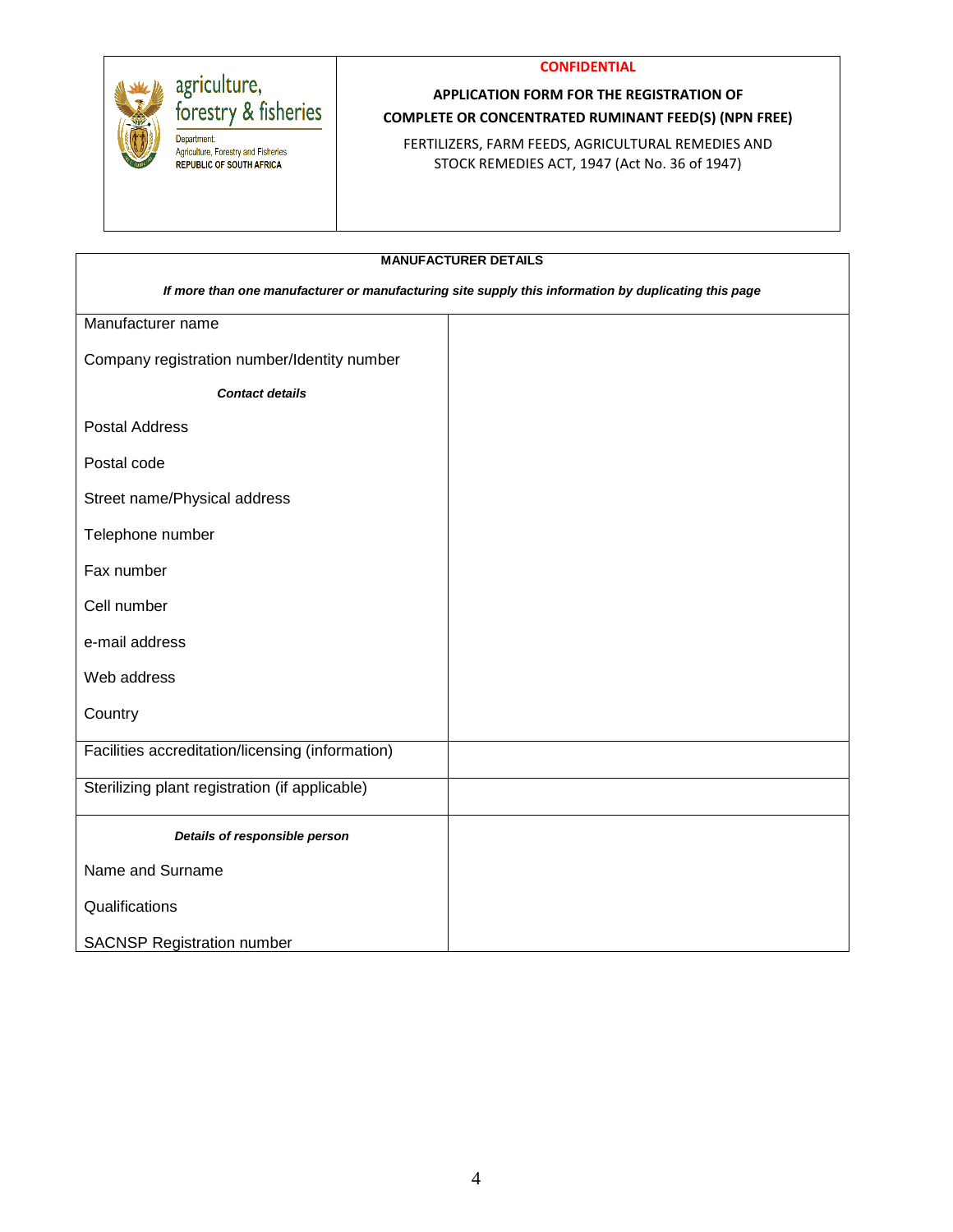

# agriculture,<br>forestry & fisheries Department:

Agriculture, Forestry and Fisheries **REPUBLIC OF SOUTH AFRICA** 

# **APPLICATION FORM FOR THE REGISTRATION OF COMPLETE OR CONCENTRATED RUMINANT FEED(S) (NPN FREE)**

FERTILIZERS, FARM FEEDS, AGRICULTURAL REMEDIES AND STOCK REMEDIES ACT, 1947 (Act No. 36 of 1947)

|                                                                                       | <b>DECLARATION</b>                                                                                                                                                                                                                                                 | <b>YES</b> | <b>NO</b>   |
|---------------------------------------------------------------------------------------|--------------------------------------------------------------------------------------------------------------------------------------------------------------------------------------------------------------------------------------------------------------------|------------|-------------|
|                                                                                       | Does this product contain any animal derived product(s) or by-product(s) of ruminant<br>origin (excluding blood meal or milk product(s) and their by-product(s))?                                                                                                  |            |             |
| ruminant derived blood meal in the manufacture of this product?                       | Has an exemption been obtained from the Registrar of Act No. 36 of 1947 to use                                                                                                                                                                                     |            |             |
| accompanied by Certificates of analysis)?                                             | Are all feedingstuffs used in the manufacture of this product registered and where this<br>is not the case has permission been obtained from the Registrar to use such products<br>(These feedingstuffs must be declared under feedingstuffs to be declared and be |            |             |
| Have Non-Proteinous-Nitrogen (NPN) products or<br>deliberately added to this product? | containing<br>products<br>been                                                                                                                                                                                                                                     |            |             |
| registered in South Africa?                                                           | Are all veterinary medicines or stock remedies added or to be added to this product                                                                                                                                                                                |            |             |
| 1947?                                                                                 | Have all necessary precautions been taken to ensure that the product complies with<br>maximum tolerable levels for undesirable substances as prescribed by Act No. 36 of                                                                                           |            |             |
| submitted).                                                                           | Does this feed theoretically comply with all the nutritional requirements for its intended<br>specie and production stage or the final product to be made thereof in case of a<br>concentrate? (If it deviate's substantiation data for such a deviation must be   |            |             |
| <b>SIGNATURE</b>                                                                      | <b>Name &amp; Surname</b>                                                                                                                                                                                                                                          |            | <b>DATE</b> |
|                                                                                       | <b>COMPANY STAMP/OFFICIAL STAMP (POLICE/POST OFFICE)</b>                                                                                                                                                                                                           |            |             |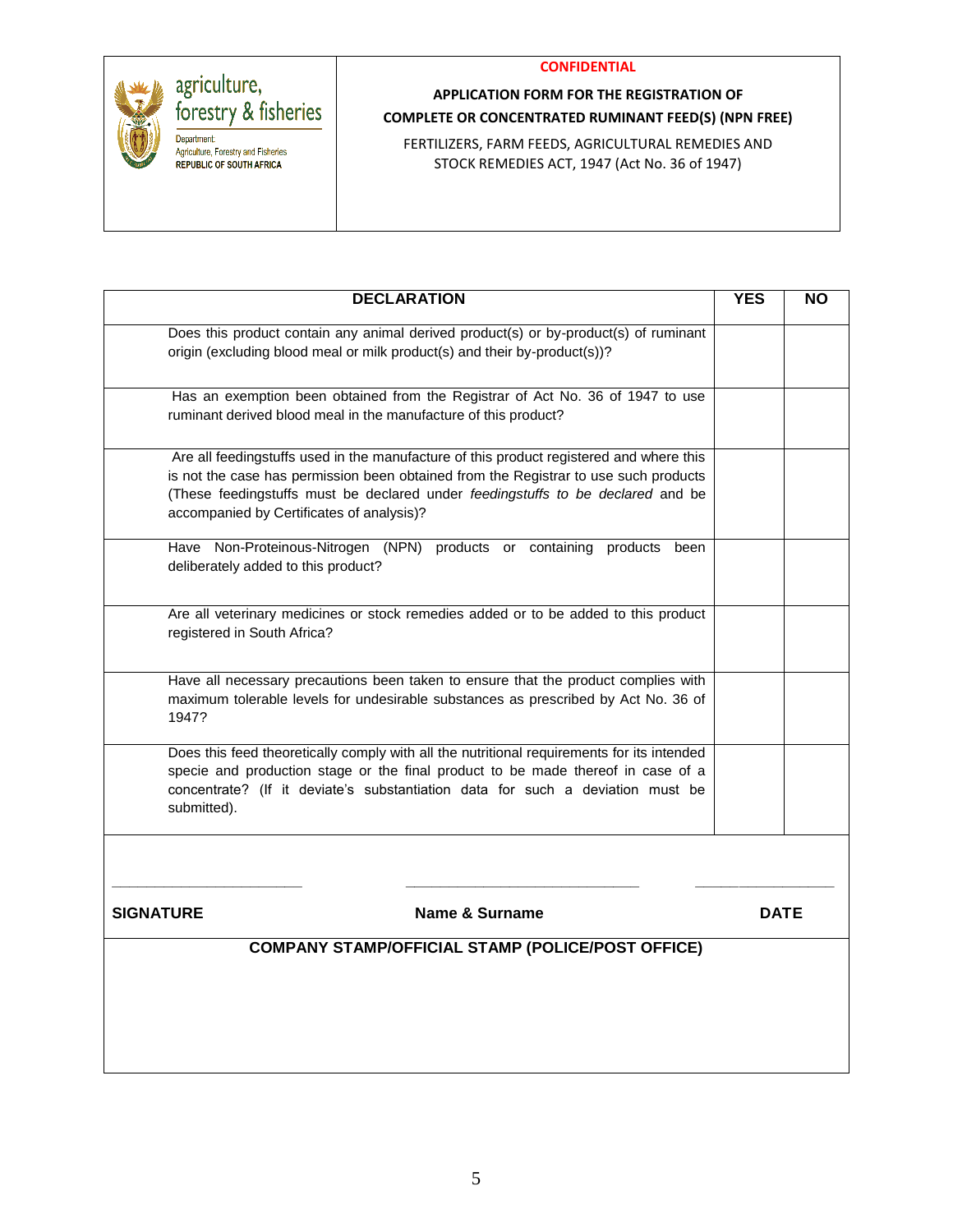

# agriculture,<br>forestry & fisheries

Department: Agriculture, Forestry and Fisheries REPUBLIC OF SOUTH AFRICA

## **APPLICATION FORM FOR THE REGISTRATION OF COMPLETE OR CONCENTRATED RUMINANT FEED(S) (NPN FREE)**

FERTILIZERS, FARM FEEDS, AGRICULTURAL REMEDIES AND STOCK REMEDIES ACT, 1947 (Act No. 36 of 1947)

## **PRODUCT PROFILE**

| <b>PRODUCT NAME</b>                                        |                |  | <b>KIND OF FEED</b> | <b>KIND OF ANIMAL</b> |                        | <b>PACKAGING</b> |  | <b>SHELF LIFE</b>                                                                                                         |
|------------------------------------------------------------|----------------|--|---------------------|-----------------------|------------------------|------------------|--|---------------------------------------------------------------------------------------------------------------------------|
|                                                            |                |  |                     |                       |                        |                  |  |                                                                                                                           |
| <b>MANDATORY GUARANTEED ANALYSIS TO BE DECLARED</b>        |                |  |                     |                       |                        |                  |  |                                                                                                                           |
| <b>Nutrients</b>                                           | <b>Minimum</b> |  | <b>Maximum</b>      | <b>Units</b>          | Actual (if applicable) |                  |  | <b>Office use Only</b>                                                                                                    |
| <b>Crude protein</b>                                       |                |  |                     |                       |                        |                  |  |                                                                                                                           |
| <b>Moisture</b>                                            |                |  |                     |                       |                        |                  |  |                                                                                                                           |
| Crude fat                                                  |                |  |                     |                       |                        |                  |  |                                                                                                                           |
| <b>Crude fibre</b>                                         |                |  |                     |                       |                        |                  |  |                                                                                                                           |
| Calcium                                                    |                |  |                     |                       |                        |                  |  |                                                                                                                           |
| <b>Phosphorus</b>                                          |                |  |                     |                       |                        |                  |  |                                                                                                                           |
| Other (if any)                                             |                |  |                     |                       |                        |                  |  |                                                                                                                           |
|                                                            |                |  |                     |                       |                        |                  |  |                                                                                                                           |
|                                                            |                |  |                     |                       |                        |                  |  |                                                                                                                           |
| final mixture nutritional profile in case of a concentrate |                |  |                     |                       |                        |                  |  | Applicants optional additional guarantees to be declared (Mandatory if additional nutrients are declared on the label) OR |
| <b>Nutrients</b>                                           | <b>Minimum</b> |  | <b>Maximum</b>      | <b>Units</b>          | Actual (if applicable) |                  |  | <b>Office use Only</b>                                                                                                    |
|                                                            |                |  |                     |                       |                        |                  |  |                                                                                                                           |
|                                                            |                |  |                     |                       |                        |                  |  |                                                                                                                           |
|                                                            |                |  |                     |                       |                        |                  |  |                                                                                                                           |
|                                                            |                |  |                     |                       |                        |                  |  |                                                                                                                           |
|                                                            |                |  |                     |                       |                        |                  |  |                                                                                                                           |
|                                                            |                |  |                     |                       |                        |                  |  |                                                                                                                           |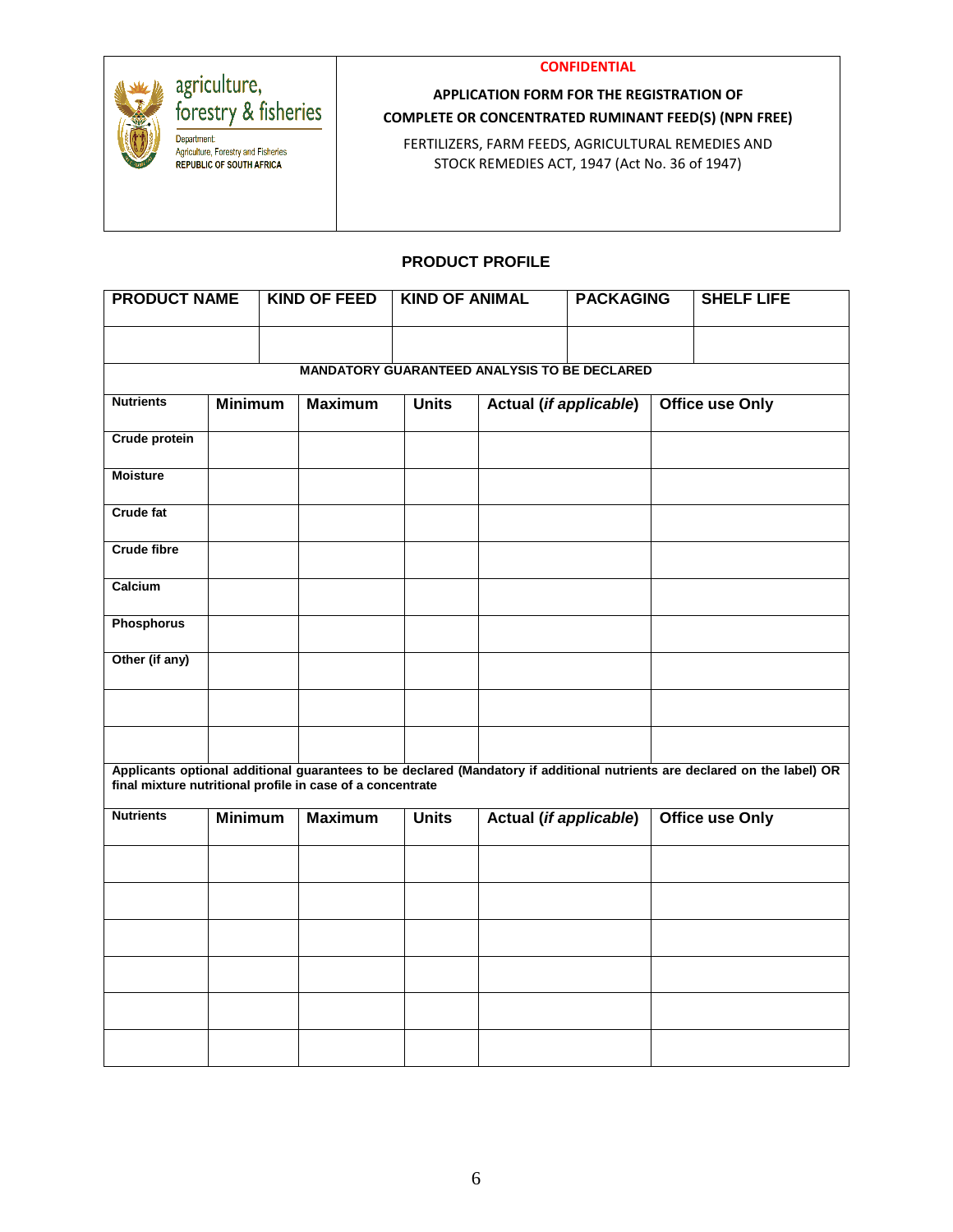

# agriculture,<br>forestry & fisheries Department: Agriculture, Forestry and Fisheries REPUBLIC OF SOUTH AFRICA

## **APPLICATION FORM FOR THE REGISTRATION OF COMPLETE OR CONCENTRATED RUMINANT FEED(S) (NPN FREE)**

FERTILIZERS, FARM FEEDS, AGRICULTURAL REMEDIES AND STOCK REMEDIES ACT, 1947 (Act No. 36 of 1947)

#### **FEEDINGSTUFFS TO BE DECLARED**

| <b>FEEDINGSTUFF NAME</b> | <b>INTENDED USE</b> | <b>INCLUSION RANGE</b> |
|--------------------------|---------------------|------------------------|
|                          |                     |                        |
|                          |                     |                        |
|                          |                     |                        |
|                          |                     |                        |
|                          |                     |                        |
|                          |                     |                        |
|                          |                     |                        |
|                          |                     |                        |
|                          |                     |                        |
|                          |                     |                        |
|                          |                     |                        |
|                          |                     |                        |
|                          |                     |                        |
|                          |                     |                        |
|                          |                     |                        |
|                          |                     |                        |
|                          |                     |                        |
|                          |                     |                        |
|                          |                     |                        |
|                          |                     |                        |
|                          |                     |                        |
|                          |                     |                        |
|                          |                     |                        |
|                          |                     |                        |
|                          |                     |                        |
|                          |                     |                        |
|                          |                     |                        |
|                          |                     |                        |
|                          |                     |                        |
|                          |                     |                        |
|                          |                     |                        |
|                          |                     |                        |
|                          |                     |                        |
|                          |                     |                        |
|                          |                     |                        |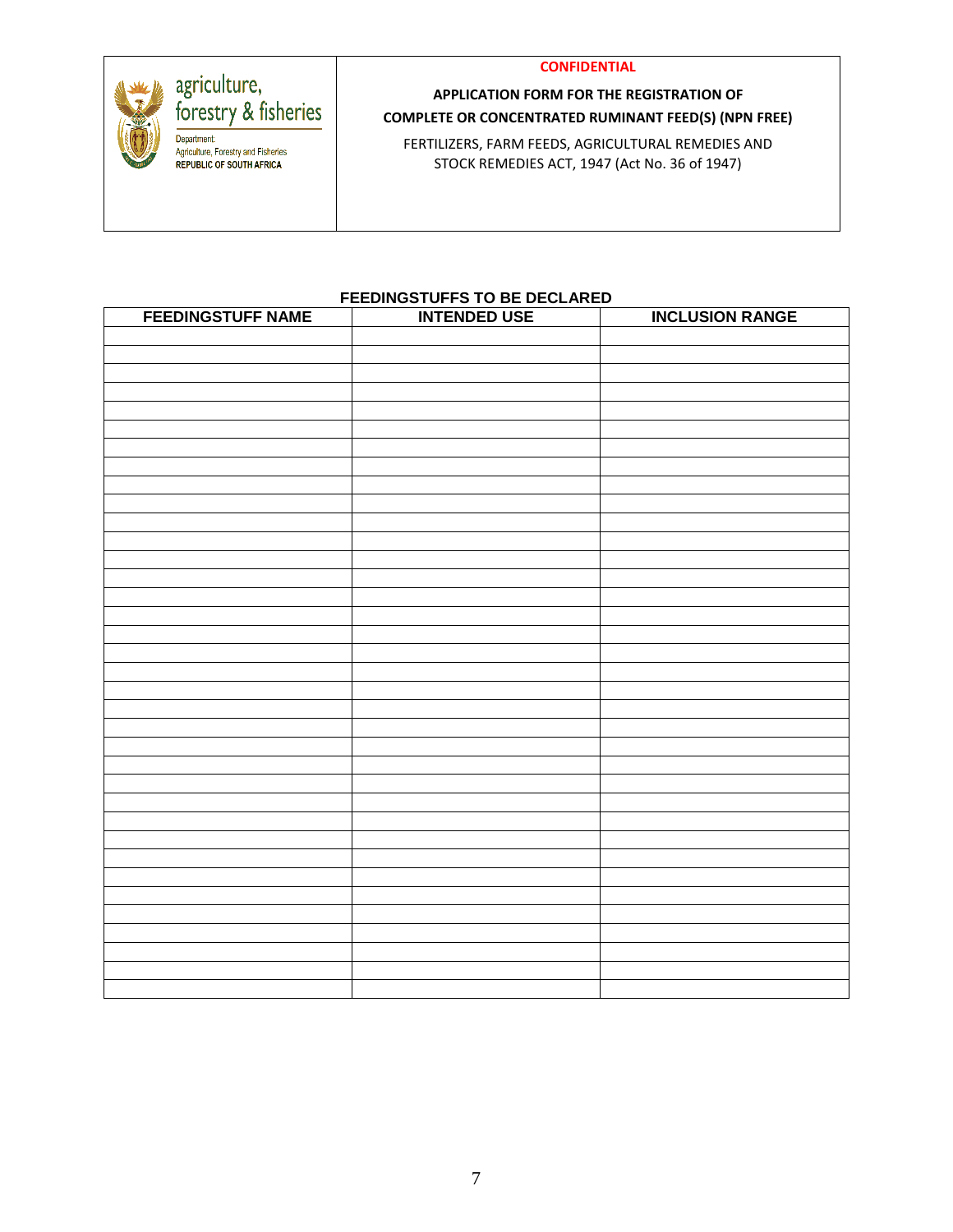

### **APPLICATION FORM FOR THE REGISTRATION OF COMPLETE OR CONCENTRATED RUMINANT FEED(S) (NPN FREE)**

FERTILIZERS, FARM FEEDS, AGRICULTURAL REMEDIES AND STOCK REMEDIES ACT, 1947 (Act No. 36 of 1947)

#### **AFFIDAVIT ON NUTRITIONAL ADEQUACY**

**Fertilizers, Farm Feeds, Agricultural Remedies and Stock Remedies Act, 1947 (Act No. 36 of 1947)**

# **APPLICANT**:……………….............................................................................................................................

**ADDRESS**:.....................................................................................................................................................

**PRODUCT NAME**:..........................................................................................................................................

- 1. I, the undersigned.............................................................................................................................. do hereby make oath and say that:
- 2. The nutritional representation which either appears on the label of the product and/or is reflected in the application form has been substantiated by scientifically accurate calculations which are recorded on the file/ electronically at:

...........................................................................................................................................................

..................................... (Address where record is kept) and which will be furnished to the Registrar upon his request in terms of the Act.

- 3. The product contains ingredients in quantities that meet or exceed the nutrient levels for the intended use and species as specified in the application or label and does not contain any prohibited substance(s) in terms of Act No. 36 of 1947.
- 4. The product has been designed and developed by:-

who is/are suitably qualified and experienced to perform this task.

.............................................................. **DEPONENT**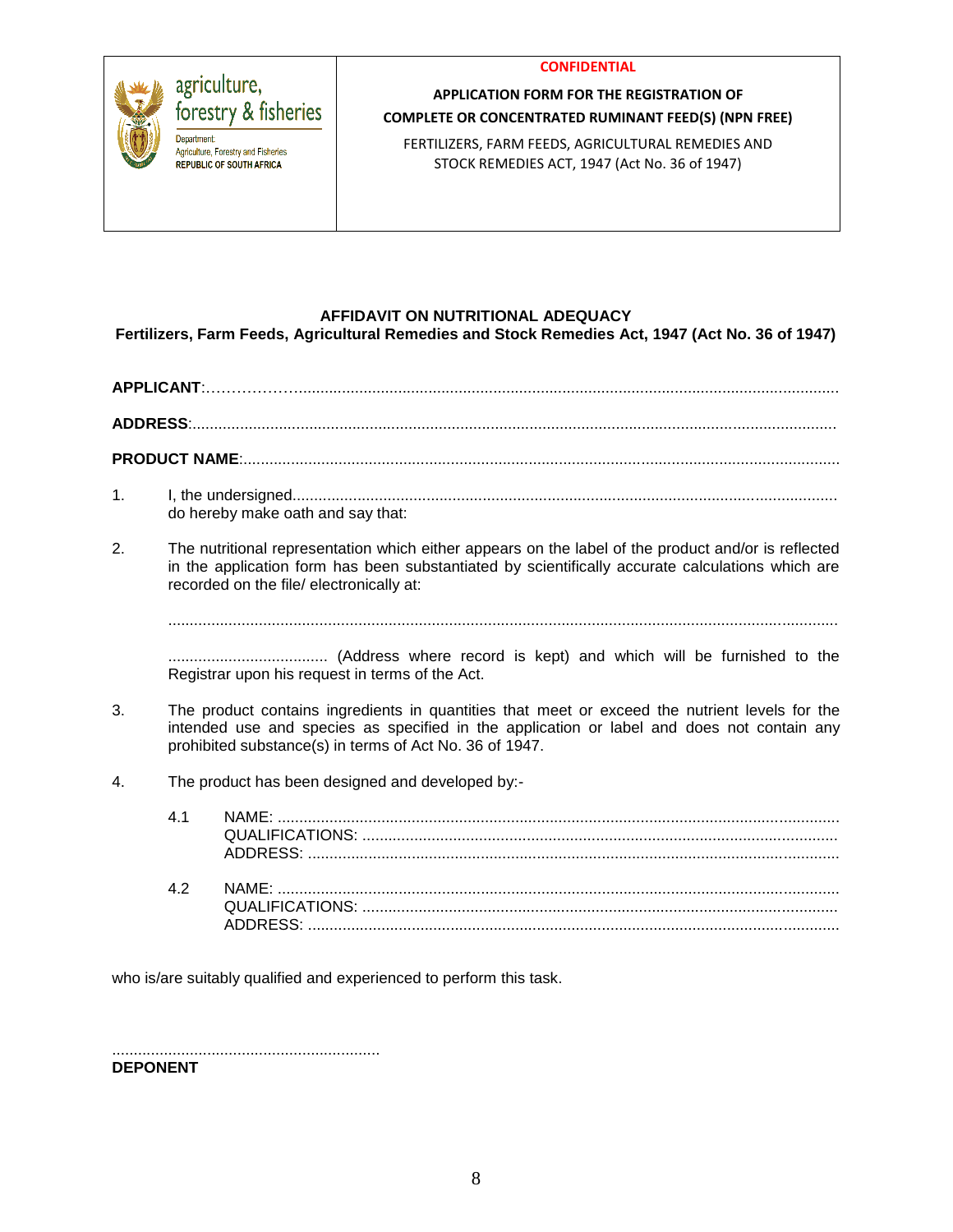|                                                                                                                                                                                                                                             |  | <b>CONFIDENTIAL</b>                                                                                 |                                        |  |  |  |  |
|---------------------------------------------------------------------------------------------------------------------------------------------------------------------------------------------------------------------------------------------|--|-----------------------------------------------------------------------------------------------------|----------------------------------------|--|--|--|--|
| agriculture,                                                                                                                                                                                                                                |  | <b>APPLICATION FORM FOR THE REGISTRATION OF</b>                                                     |                                        |  |  |  |  |
| forestry & fisheries                                                                                                                                                                                                                        |  | <b>COMPLETE OR CONCENTRATED RUMINANT FEED(S) (NPN FREE)</b>                                         |                                        |  |  |  |  |
| <b>Department</b><br>Agriculture, Forestry and Fisheries<br><b>REPUBLIC OF SOUTH AFRICA</b>                                                                                                                                                 |  | FERTILIZERS, FARM FEEDS, AGRICULTURAL REMEDIES AND<br>STOCK REMEDIES ACT, 1947 (Act No. 36 of 1947) |                                        |  |  |  |  |
|                                                                                                                                                                                                                                             |  |                                                                                                     |                                        |  |  |  |  |
| DECLARATION TO BE MADE IN THE PRESENCE OF A JUSTICE OF PEACE/COMMISSIONER OF<br><b>OATHS</b>                                                                                                                                                |  |                                                                                                     |                                        |  |  |  |  |
|                                                                                                                                                                                                                                             |  | <b>INITIALS AND SURNAME</b>                                                                         |                                        |  |  |  |  |
|                                                                                                                                                                                                                                             |  |                                                                                                     |                                        |  |  |  |  |
| <b>SIGNATURE OF APPLICANT</b>                                                                                                                                                                                                               |  | <b>DATE</b>                                                                                         | TEL. NO.                               |  |  |  |  |
| I certify that the deponent has acknowledged that he/she knows and understands the contents of this<br>declaration which was sworn to/affirmed before me and the deponents signature/thumb print/mark was<br>placed thereon in my presence. |  |                                                                                                     |                                        |  |  |  |  |
| <b>JUSTICE OF THE PEACE</b><br><b>COMMISSIONER OF OATHS</b>                                                                                                                                                                                 |  |                                                                                                     |                                        |  |  |  |  |
| First names and<br>surname:                                                                                                                                                                                                                 |  | (BLOCK LETTERS)                                                                                     |                                        |  |  |  |  |
| Designation (rank):                                                                                                                                                                                                                         |  |                                                                                                     | Ex Officio Republic of South<br>Africa |  |  |  |  |

Business address: .................................................................................................................................

................................................................................................................................. (Street address must be stated)